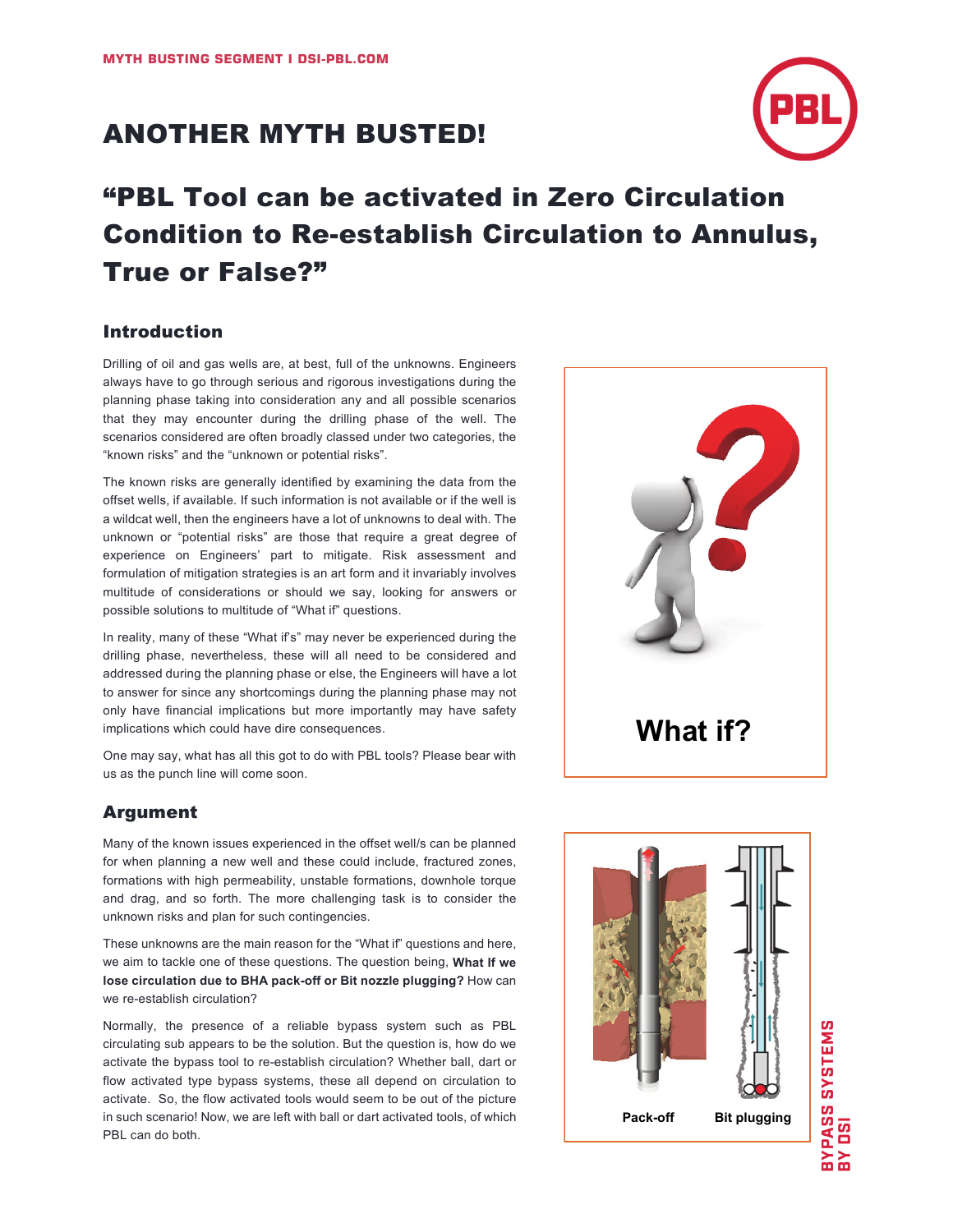Getting the ball or dart to land on the ball/dart seat is one thing but to overcome the resistance of the fluid column beneath the seat is a huge task in itself. So, unless there is some circulation possible, i.e. some means of escape for the fluid below the Circulating Sub seat, then the chances of successful activation are almost none.

It is in such circumstances that DSI PBL, once again, offers solutions.

### Solution

DSI PBL Multiple Activation Bypass Systems can now be supplied with specialised Ball Catcher Sub that incorporate our Burst Disc Technology if requested by our clients. As stated earlier, whether a ball, a dart or a flow activated bypass system is deployed, the full and complete activation of the tool can only occur if there is circulation. Great majority of circulating tools work on the principle of a sliding sleeve which means, the sleeve must be forced down to a position whereby the inner and outer ports are aligned, and circulation to annulus is established. In all these devices, the fluid flow is essential to force the sleeve to move downward and this is achieved by either the fluid pressure build up behind the ball, or dart or the flow through a restricted ID. Without circulation, this is not possible, hence our reason for the introduction of the Burst Disc PBL Subs.

Building on its reputation of being the best known, most reliable, widest application circulation tool on the market, the PBL® Multiple Activation Bypass Tool now gives operators even more flexibility. With the incorporation of a high pressure/ high temperature Burst Disc into the lower section of the PBL® tool, BHA and bit pack-off issues can be easily remediated by allowing an alternate flow path to re-establish circulation and regain well control through activation of the PBL® tool.

#### Tool Feature:

- No effect on PBL tool operation
- No additional sub length; incorporated into existing tool components
- High back pressure capability (5,000 PSI) to allow running tools in hole without filling pipe if desired
- Numerous application-specific pressures and temperatures available
- Large flow diameter to accommodate high flow rates if required
- Simple replacement once utilized
- Available in tool sizes 4.75" and larger

## Justification / Conclusion

DSI PBL Bypass System is arguably the most reliable Multiple Activation Circulating Tool around. The features, benefits, and high degree of operational success of PBL Bypass Systems are well known in our industry and are well documented. Nevertheless, DSI always strives to excel in everything it does and when its customers demand additional features, we do not argue the case instead, **WE SIMPLY DELIVER** what our customers want. Therefore, when we were faced with the question; **"What If there is no circulation possible, how can we activate the PBL tool?"**, we took on the challenge. We did not come up with EXCUSES, rather we came up with SOLUTIONS. It is that simple.



**Whether Ball, Dart, Split-Flow Dart or Flow Activated tools are used, the sucessful activation of the tool is contingent to having circulation through to annulus prior and during the activation process.**



**DSI PBL Multiple Activation Bypass System incorporating Burst Disc Technology**